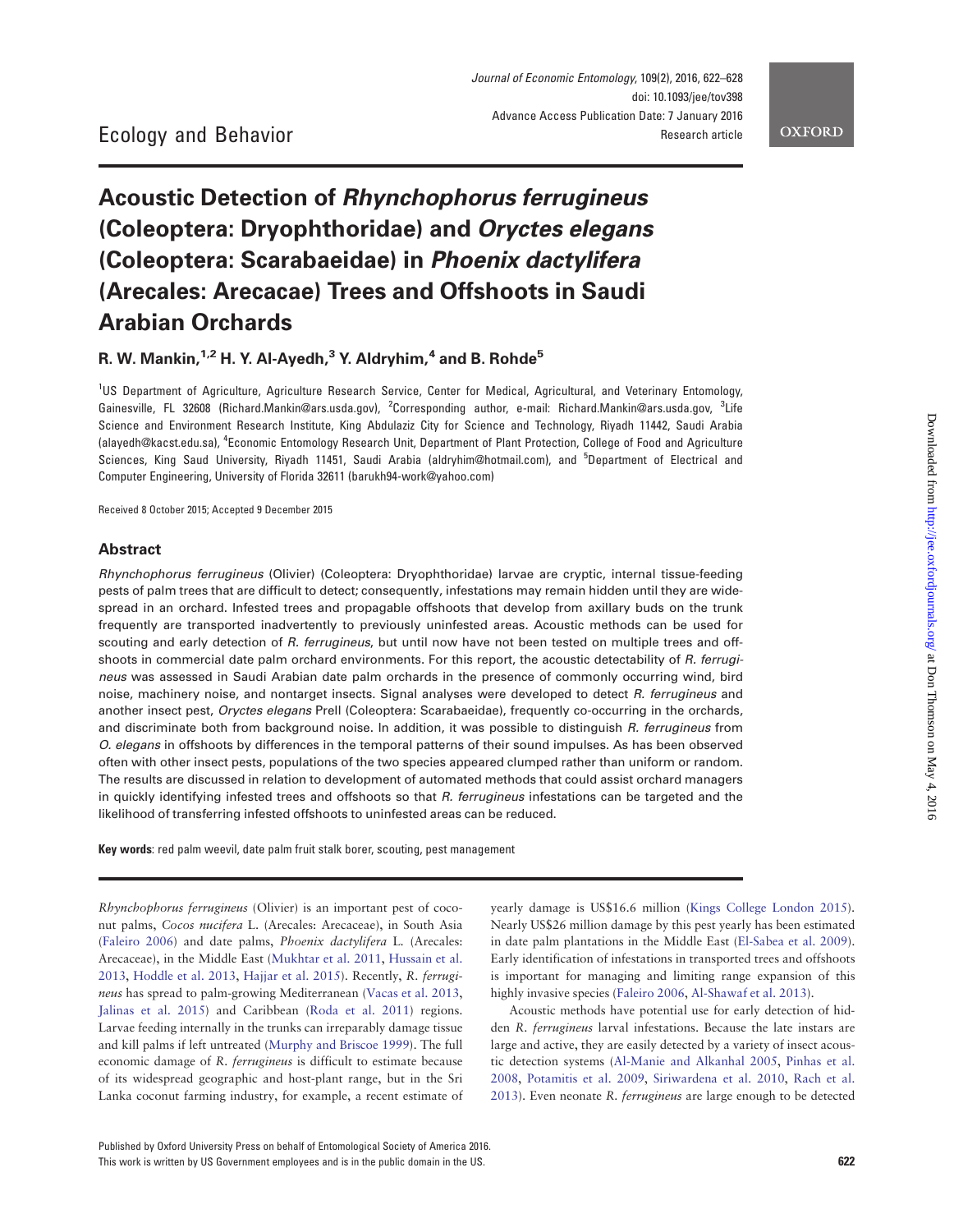over distances of 0.5–1 m with sensitive equipment ([Herrick and](#page-5-0) [Mankin 2012](#page-5-0)).

Several different signal analysis methods have been developed to identify R. ferrugineus sounds and discriminate them from background noises [\(Mankin et al. 2008a](#page-6-0), [Pinhas et al. 2008,](#page-6-0) [Potamitis](#page-6-0) [et al. 2009](#page-6-0), [Rach et al. 2013](#page-6-0)). In an introductory study, [Al Manie](#page-5-0) [et al. \(2003\)](#page-5-0) and [Al-Manie and Alkanhal \(2005\)](#page-5-0) described spectral features of R. ferrugineus detected in trunks of date palm trees in orchards near Al-Hasa, Saudi Arabia. It was noted that the peak signal energies of the R. ferrugineus sounds were between 6.5 and 20 kHz, while the peak energy of background noise was below 3.5 kHz. Acoustic testing has not been reported in the presence of wind, birds, and other important insect pests frequently encountered in date palm trees of the region, including Oryctes elegans Prell (Coleoptera: Scarabaeidae) ([Bedford 1980,](#page-5-0) [Khudhair et al. 2014,](#page-6-0) [Al-Ayedh and Al Dhafer 2015](#page-5-0)). For this report, we assessed the capability of readily available acoustic detection and signal processing systems to detect R. ferrugineus in desert environmental conditions and discriminate its sounds from typical background noise in Saudi Arabian date palm orchards.

#### Materials and Methods

#### Recording Sites

Recordings were collected during April 2014 in two commercial orchards. The largest was in the Al Karj District  $(24^{\circ} 13.57' N, 47^{\circ}$ 14.77' E), 80 km south of Riyadh, Saudi Arabia, with  $\sim$ 2,500 P. dactylifera of various varieties and ages. Other crops, sheep, and birds were nearby, and farming or animal activities occasionally produced interfering background noise of interest in efforts to automate discrimination of targeted insect sounds from nontargeted signals. A smaller farm, near Al-Ghat (26° N, 44° 20' E), 250 km northwest of Riyadh, included various crops, camels, goats, birds, and several hundred P. dactylifera, as well as vehicles and equipment that produced diverse background noises.

### Recording and Verification Procedures

Records of 120 s each were collected over a 9-d period from 45 different trees and 33 offshoots in the southwest quadrant of the orchard at Al Karj, and from two trees during 1 d at Al Ghat. Multiple background noise samples, including bird and farm animal noise, were collected at both locations. Signals were monitored by listeners with headphones as they were recorded. One or more trees were selected randomly each day but, to reduce disturbance of uninfested, healthy trees, most of the sites tested each day at Al Karj were scouted earlier and visually assessed as unhealthy or potentially infested. Testing began approximately at daybreak, 0600 hours, and continued until after temperatures rose above 40°C, typically after 1030–1100 hours. As in [Fiaboe et al. \(2011\),](#page-5-0) a 1.59-mm-diameter titanium drill bit was inserted near a site where infestation was suspected on the lower part of the tree or offshoot, and a 1.9-cm-diameter metal ferrule was clamped to the bit to widen its base. A sensor-preamplifier module (model SP-1L, Acoustic Emission Consulting [AEC] Inc., Sacramento, CA) was attached to the ferrule with a high force magnet (Model DMH-30, AEC Inc.). The signals were fed from the sensor module through an amplifier (AED-2010, AEC Inc.) to a digital audio recorder (Model PMD661, Marantz, Mahwah, NJ) at a 44.1-kHz digitization rate.

After recording, the vicinity of the recording site was inspected by removing the outer petiole or frond and dissecting the tissue underneath. The species and number of recovered larvae and adult

insects were noted along with information about wind and other background noise. At the Al Karj farm, we also used a global positioning system (nüvi 52, Garmin, Olathe, KS) to determine the tree coordinates.

#### Insect Sound Impulse and Background Noise Analysis

Insect movement and feeding activity generates trains (groups) of 3 to 30-ms impulses ([Potamitis et al. 2009,](#page-6-0) [Mankin et al. 2011](#page-6-0)). The impulses within a train often have similar spectral characteristics because they are generated by the same mechanical processes. Because of these similarities, mean spectra (profiles) of multiple trains of verified insect sound impulses can be constructed and then matched by least-square comparisons with spectra of impulses in other recordings to assess whether the signals derive from insects [\(Mankin et al.](#page-6-0) [2011\)](#page-6-0). The profiles are constructed using insect signal analysis programs such as DAVIS [\(Mankin et al. 2008a,b](#page-6-0)). Similar procedures can be used to screen out frequently occurring background noise. To test for potential differences among spectral and temporal patterns of sound impulses from R. ferrugineus and O. elegans in trunks and offshoots, we applied a three-stage assessment process adapted from methods developed previously in [Mankin et al. \(2008b\)](#page-6-0).

First, the recordings were prescreened using Raven 1.5 software ([Charif et al. 2008\)](#page-5-0) to locate intervals relatively free of background noise that contained sounds originating from four specific insect– substrate conditions: R. ferrugineus larvae in 1) trunks and 2) offshoots, and O. elegans larvae in 3) trunks and 4) offshoots. Mean spectra of impulses recorded under each condition then were calculated using DAVIS, and designated as Rf–trunk, Rf–offshoot, Oe– trunk, and Oe–offshoot spectral profiles, respectively. In addition, the prescreening identified several types of noise that occurred frequently, including wind noise, birdsong, and machinery noise. Mean spectra (profiles) of intervals containing wind, two types of birdsong, and water pump noise were calculated to facilitate discrimination between insect sound impulses and background noise, as described in [Mankin et al. \(2008b\)](#page-6-0) and below.

In the second stage of assessment, the spectrum of each sound impulse detected in all recordings was categorized by matching it against the four insect–substrate spectral profile types and the four background noise profiles using least-squares analysis in DAVIS ([Mankin et al. 2011](#page-6-0)). Impulses classified as background noise were discarded.

Use of the profiles alone is not necessarily sufficient to discriminate insect sounds from background noise in wood substrates because tree tissues attenuate sound frequencies differentially as the signals travel to the sensors. Consequently, discrimination of insect sounds from background noise is more reliable when the temporal patterns of the signals are taken into account ([Mankin et al.](#page-6-0) [2008a,b](#page-6-0)). In the third stage of analysis, the temporal patterns of sound impulses that matched the insect–substrate profile types were examined to verify whether they were similar to temporal patterns of previously validated insect sound impulses. [Mankin et al. \(2008a\)](#page-6-0) reported that R. ferrugineus larvae often produce trains of at least 7 but fewer than 200 impulses separated by intervals <25 ms. Such trains, termed insect sound bursts, typically are detected only rarely at uninfested sites. A majority of trains containing >200 impulses that match insect–substrate profile types are recorded during periods when high levels of wind cause leaves to tap against each other. The tapping process sometimes produces short impulses with spectra that match those of impulses generated by feeding insects. To reduce the misclassification of wind-produced impulse trains as insect sound bursts, such trains are classified as background noise. The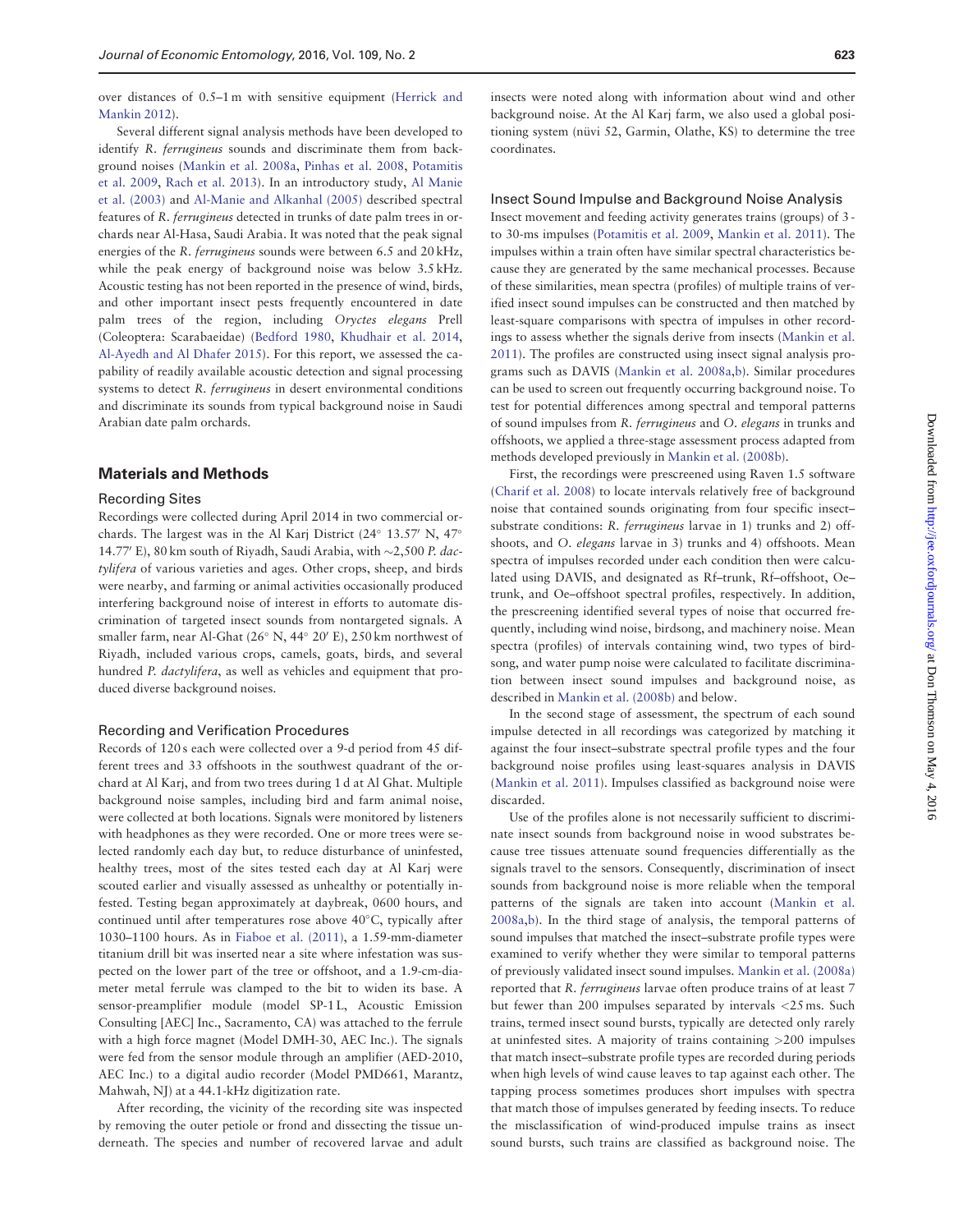<span id="page-2-0"></span>rate of detected bursts in each recording,  $r_b$ , was calculated as an indicator of the likelihood of infestation at the recording site, designated as Low if  $r_b < 0.02 s^{-1}$ , Medium if  $0.02 s^{-1} \le r_b < 0.06 s^{-1}$ , and High if  $r_b \geq 0.06 \text{ s}^{-1}$ , as in ([Mankin et al. 2008a](#page-6-0)).

#### Statistical Analyses

Samples from the two farms were pooled for statistical analyses. The acoustically assessed likelihood of insect infestation in one sample collected at each recording site was compared with the observed presence or absence of infestation using Fisher's exact test (Proc freq; tables/fisher; [SAS Institute 2013\)](#page-6-0). Differences in the temporal patterns of sounds produced in offshoots where only R. ferrugineus and O. elegans had been recovered were assessed by comparing the mean number of impulses per burst and the mean total rate of impulses occurring in bursts using the Student 2-tail  $t$ -test with unequal variances. Measurements in trunks were not compared because recordings were obtained from only four trunks that contained O. elegans without R. ferrugineus also being present.

## **Results**

The range of environmental conditions encountered during the study provided ample opportunity to explore the general usability of the acoustic detection equipment in Saudi Arabian date palm orchards. Windy, dusty conditions were present on two of the eight days of recording, and tests were conducted at temperatures up to 42°C. No significant effects of these previously untested conditions were observed on the operability of the amplifier and recorder. Adults and larvae of both R. ferrugineus and O. elegans were present in many of the same trees, making it possible to collect recordings with different numbers of each or neither species present (Table 1) under varying conditions of wind, bird noise, and machinery noise.

Larval sound impulses detected in the study were heterogeneous in amplitude, duration, and spectral range, as seen in an oscillogram (Fig. 1A) and spectrogram (Fig. 1B) of 10 impulses matching insect–substrate profiles in a 0.1-s interval recorded from a tree where only R. *ferrugineus* larvae were recovered. Because of this heterogeneity, sound impulses produced by R. ferrugineus and O. elegans were not easily distinguished from each other. Examples of their similarities can be seen by comparing an oscillogram ([Fig. 2A](#page-3-0)) and spectrogram ([Fig. 2](#page-3-0)B) of typical impulse trains detected in an offshoot where only R. ferrugineus was found with the oscillogram ([Fig. 2C](#page-3-0)) and spectrogram ([Fig. 2](#page-3-0)D) of impulse trains in another offshoot where only O. elegans was found. Several trains containing at least 7 impulses with broad band energy over the range of 1– 20 kHz ([Fig. 2B](#page-3-0)a–d, and [Fig. 2D](#page-3-0)e–g) appear in both oscillograms ([Fig. 2](#page-3-0)Aa–d, and [Fig. 2C](#page-3-0)e–g), meeting criteria that qualified them as insect sound bursts (see below). One of the trains [\(Fig. 2](#page-3-0)Dh), however, contains impulses with strong energy only in the range of 1–7 kHz. Subsequent analysis, described below, characterized this as a train of bird calls.

Table 1. Distribution of R. ferrugineus (Rf) and O. elegans (Oe) across recording sites

| Species present   | No. palm trunks | No. palm offshoots |  |  |
|-------------------|-----------------|--------------------|--|--|
| Rf only           | 29              | 21                 |  |  |
| Oe only           |                 |                    |  |  |
| Both Rf and Oe    |                 |                    |  |  |
| Neither Rf nor Oe |                 |                    |  |  |

Discrimination of Insect Sounds and Background Noise To ensure detectability of R. ferrugineus and O. elegans in trunks and offshoots, separate insect–substrate spectral profiles [\(Fig. 3A](#page-4-0)) were constructed from recordings in trunks and offshoots where either but not both were recovered after the acoustic recordings were collected. The profile labeled Rf–trunk was an average spectrum of 254 consecutive impulses recorded over a 63-s period in a palm tree trunk where only R. ferrugineus were recovered, and the Rf–offshoot profile was constructed from a series of 1,548 impulses recorded over a 30-s period in an infested offshoot. The Oe–trunk profile was constructed from a 13.97-s period of activity with 191 impulses recorded from a trunk containing only O. elegans, and the Oe–offshoot profile was constructed as an average of 198 impulses in a 14.64-s recording from an infested offshoot. All of the insect– substrate profiles were obtained from recordings containing minimal background noise.

It should be noted that adult R. ferrugineus and O. elegans were recovered only rarely without larvae nearby in the same tree. Previous studies with larvae and adults of another large beetle species, Oryctes rhinoceros (L.), indicate that movement and feeding activities of the larvae and adults of this beetle both produce sound impulses of similar spectral characteristics, possibly because they are generated by the same mechanical processes ([Mankin and Moore](#page-6-0) [2010\)](#page-6-0). In addition, preliminary analyses of signals collected from trees where only R. ferrugineus or O. elegans were recovered indicated that impulses matching all four constructed profiles—Rf–trunk, Rf–offshoot, Oe–trunk, and Oe–offshoot—were present in most recordings (including those in Figs 1 and [2](#page-3-0)). Because of the high variability in spectra of sounds produced by adults and larvae of both species, it was concluded that insect–substrate profiles could not be used alone to distinguish between R. ferrugineus and O. elegans sound impulses in trees or offshoots, nor could the profiles be used alone to distinguish between sounds of adults and larvae of each species in trees and offshoots. Therefore, we combined the counts of all insect sound bursts in each recording and estimated the rate of bursts,  $r_b$ , as the total count of bursts divided by the recording duration.

The background sounds most frequently encountered during recordings were wind, birds, and machinery noise, including irrigation



Fig. 1. Oscillogram (A) and spectrogram (B) of 10 impulses (each marked by an arrow) with heterogeneous amplitudes, durations, and spectra that met criteria for classification as insect sound impulses in a recording from a tree where R. ferrugineus larvae were recovered. Other signals (marked by an x) failed to meet the insect–substrate profile criteria. Darker shades in the spectrogram indicate frequencies of higher energy at the specified time.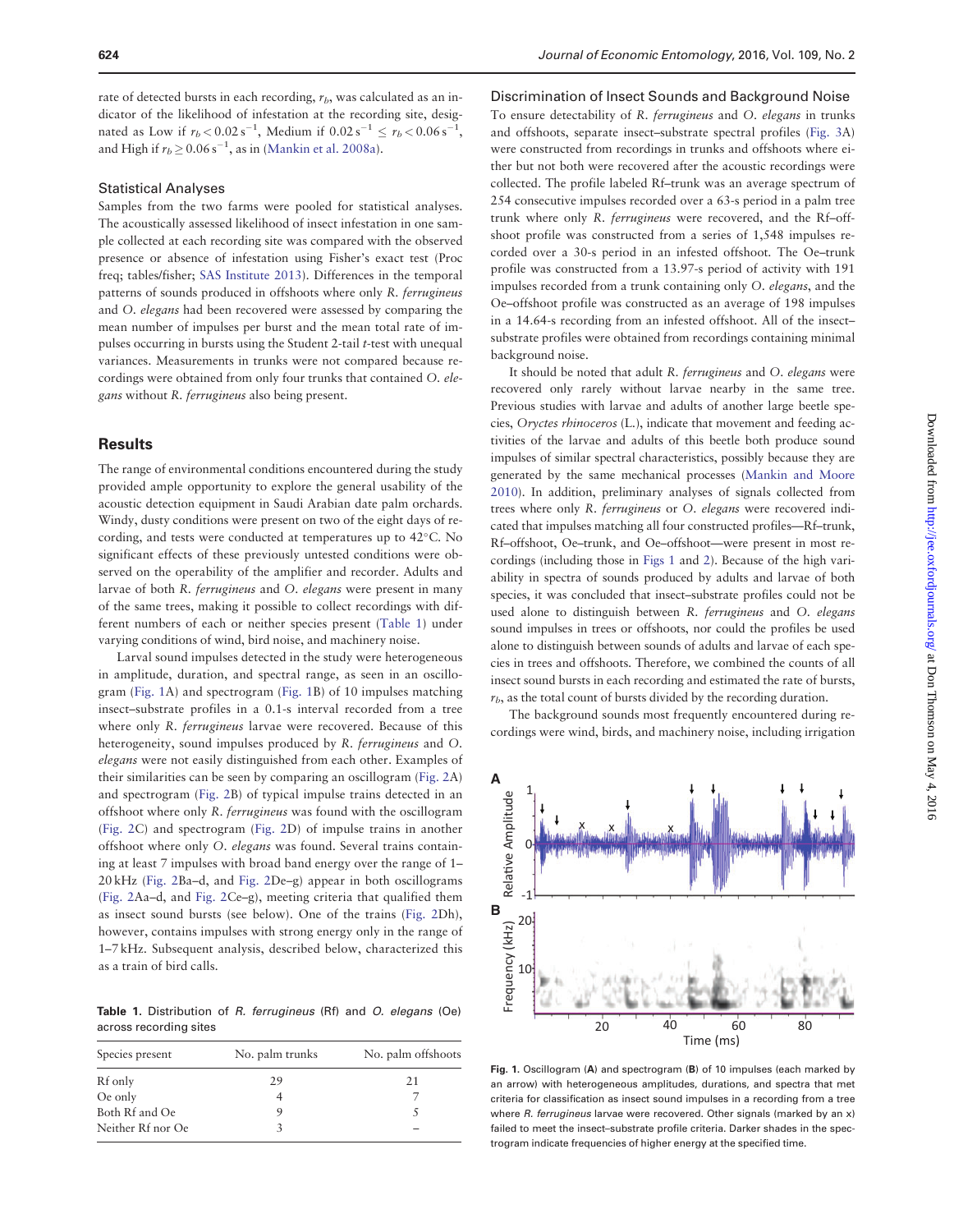<span id="page-3-0"></span>

Fig. 2. Oscillograms (A, C) and spectrograms (B, D) of signals produced in offshoots by R. ferrugineus and O. elegans, respectively. Signals enclosed by dashed boxes indicate bursts of (a) 74, (b) 185, (c) 27, and (d) 17 R. ferrugineus impulses, and (e) 11, (f) 7, and (g) 7 O. elegans impulses. Signals enclosed by dot-dashed oval (h) indicate a bird call. Darker shades in the spectrograms indicate frequencies of higher energy at the specified time.

pumps. Four profiles were constructed to help screen out intervals when these sounds interfered with insect detection. A profile labeled Wind-birds ([Fig. 3](#page-4-0)B) was constructed as an average spectrum of signals recorded from a trunk during 11.51 s of wind gusts and bird noise. A profile representing birdsong of a different species, Birds-2, was constructed from 9.99 s recorded when singing birds were flying overhead. Signals containing wind gusts recorded over 14.07 s from a trunk were used to construct the Wind-2 profile. Signals recorded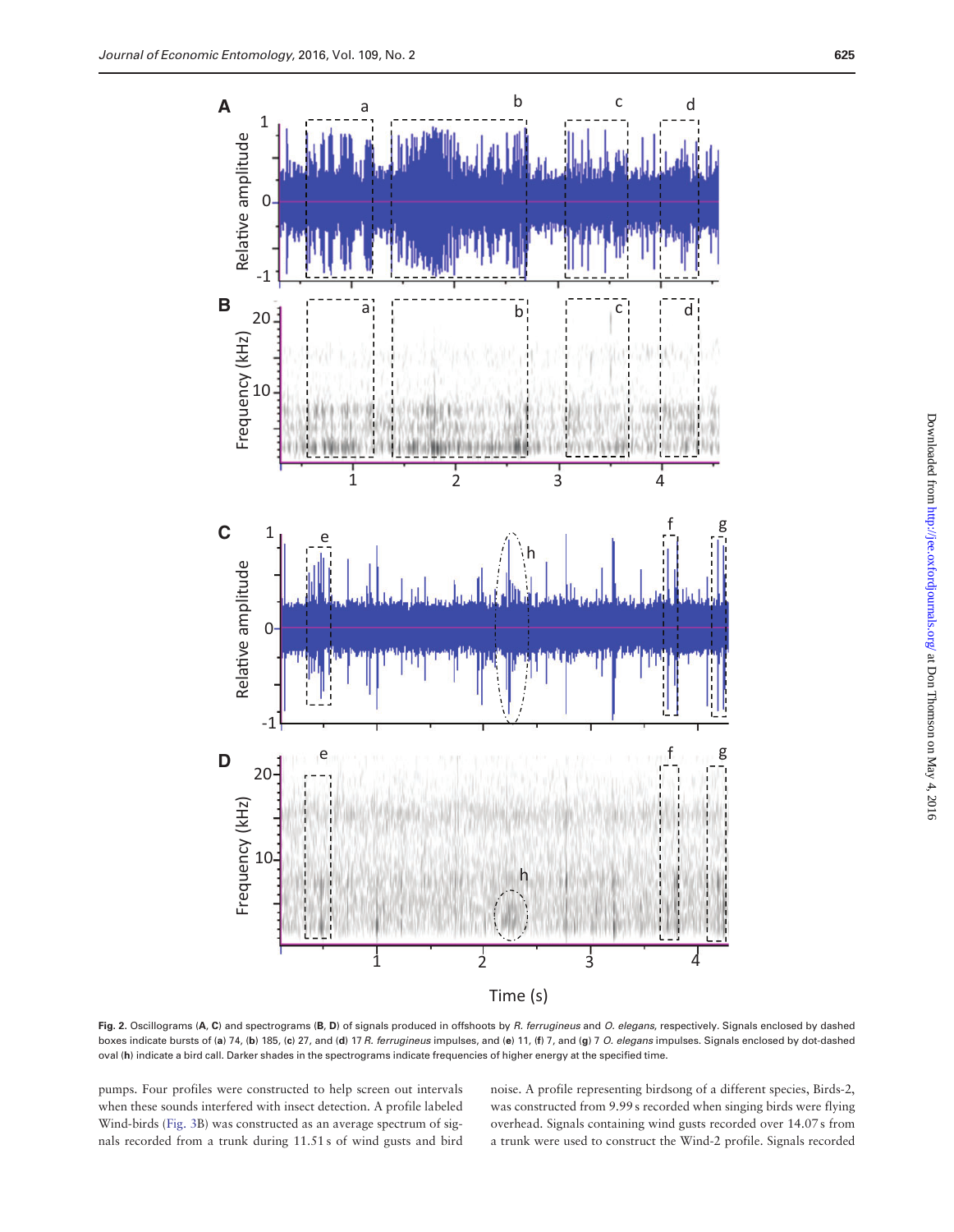<span id="page-4-0"></span>

Fig. 3. Mean spectra (profiles) of (A) sound impulses detected in palm trunks and offshoots at recording sites where only R. ferrugineus were found (Rftrunk and Rf–offshoot, respectively), and sound impulses detected in palm trunks and offshoots at recording sites where only O. ferrugineus were found (Oe–trunk and OE–offshoot, respectively); and (B) background noise signals recorded during periods with noticeable wind, farm animal, and bird calls (labeled Wind-birds, Birds2, Wind-2) and during operation of an irrigation pump (Pump).

over 11 s from a trunk near a running irrigation pump were used to construct a profile of low-frequency engine noise, Pump. It should be noted that the sound pressure levels of the background noise was up to 20 dB greater than for the insect sounds, which is reflected in a greater range of relative amplitude (40 vs. 30 dB). As detailed in the Methods above, the profiles were matched by the DAVIS program to the spectrum of each sound impulse detected in the recordings to classify it as either an insect sound impulse or as background noise. Trains with at least 7 insect sound impulses but fewer than 200 were classified by DAVIS as insect sound bursts.

#### Detectability of R. ferrugineus in Date Palm Orchards

Because most of the recording sites had been scouted as potentially infested the previous day, most were found to be infested with either or both R. ferrugineus or O. elegans when they were checked for dissected tissue, fresh sawdust, and live or dead larvae or adults after the recordings were conducted. In addition, because the distances between the sensor locations and any insects present in offshoots

Table 2. Distribution of computer-assessed infestation likelihoods at recording sites in trunks that were uninfested or infested with R. ferrugineus

| Computer-assessed infestation likelihood     | No. sites |            |  |  |
|----------------------------------------------|-----------|------------|--|--|
|                                              | Infested  | Uninfested |  |  |
| Low $(r_h < 0.02 s^{-1})$                    |           |            |  |  |
| Medium $(0.02 s^{-1} \le r_b < 0.06 s^{-1})$ |           |            |  |  |
| High $(r_b > 0.06 \text{ s}^{-1})$           | 22        |            |  |  |

 $P = 0.0048$  that assessment is independent of the presence or absence of infestation (Fisher exact test, table probability  $P = 0.004$ ,  $n = 32$ ).

usually were shorter than their distances in the trunk, the movement and feeding activities of either R. ferrugineus or O. elegans in offshoots often could be detected more easily than in the trunks of 30 cm or larger diameter trees. To estimate the detectability of R. ferrugineus in trunks of larger trees, we counted the numbers of trees where only R. *ferrugineus* or no insects were found, and compared the results with computer assessments of infestation likelihood for the same trees (Table 2). The three trees where no R. ferrugineus were found and three infested trees were assessed at Low likelihood of infestation  $(r_b < 0.02 \text{ s}^{-1})$ , but all other trees were assessed at Medium or High likelihood of infestation. At Al Karj, trees infested with O. elegans were clumped together in one small area ([Fig. 4](#page-5-0)). Trees infested with R. ferrugineus also were observed in clumps, but were distributed widely through the orchard.

# Temporal Pattern Differences Between Impulses in R. ferrugineus and O. elegans Bursts

As recordings were collected at different trees, it was noticed that the bursts of sound impulses detected at sites where only O. elegans was found often seemed shorter in duration than those where only R. ferrugineus was found. A Student 2-tail t-test with unequal variances indicated that the mean number of impulses per burst was significantly higher in recordings in offshoots where only R. ferrugineus were found compared with recordings in offshoots where only O. elegans was found ( $P = 0.016$ ; [Table 3\)](#page-5-0). A significant difference also was found in the mean rates of impulses that occurred within bursts detected in offshoots where only R. ferrugineus or O. elegans were found  $(P = 0.001)$ .

#### **Discussion**

This survey of sounds recorded in Saudi Arabian date palm orchards provided useful information about features needed in an automated surveillance system that could assist managers in controlling R. ferrugineus populations. Characterization of the composition and magnitude of different types of background noise was of particular interest because bird and farm animal noise, wind noise, and machinery noise usually have spectral characteristics that must be discriminated from target insect sounds differently in different agricultural [\(Mankin et al.](#page-6-0) [2009,](#page-6-0) [Sanders et al. 2011](#page-6-0)) and urban ([Mankin and Moore 2010,](#page-6-0) [Fiaboe et al. 2011](#page-5-0)) environments. As in [Al-Manie et al. \(2003\)](#page-5-0) and [Al-Manie and Alkanhal \(2005\)](#page-5-0), much of the background noise had peak frequencies below 3.5 kHz ([Fig. 2](#page-3-0)B). Some bird and wind noise occurred at higher frequencies but could be discriminated from R. ferrugineus signals by the occurrence of multiple frequency harmonics and differences in the temporal patterns of sound impulses.

It was of interest to consider methods of distinguishing sounds produced by R. ferrugineus from those produced by a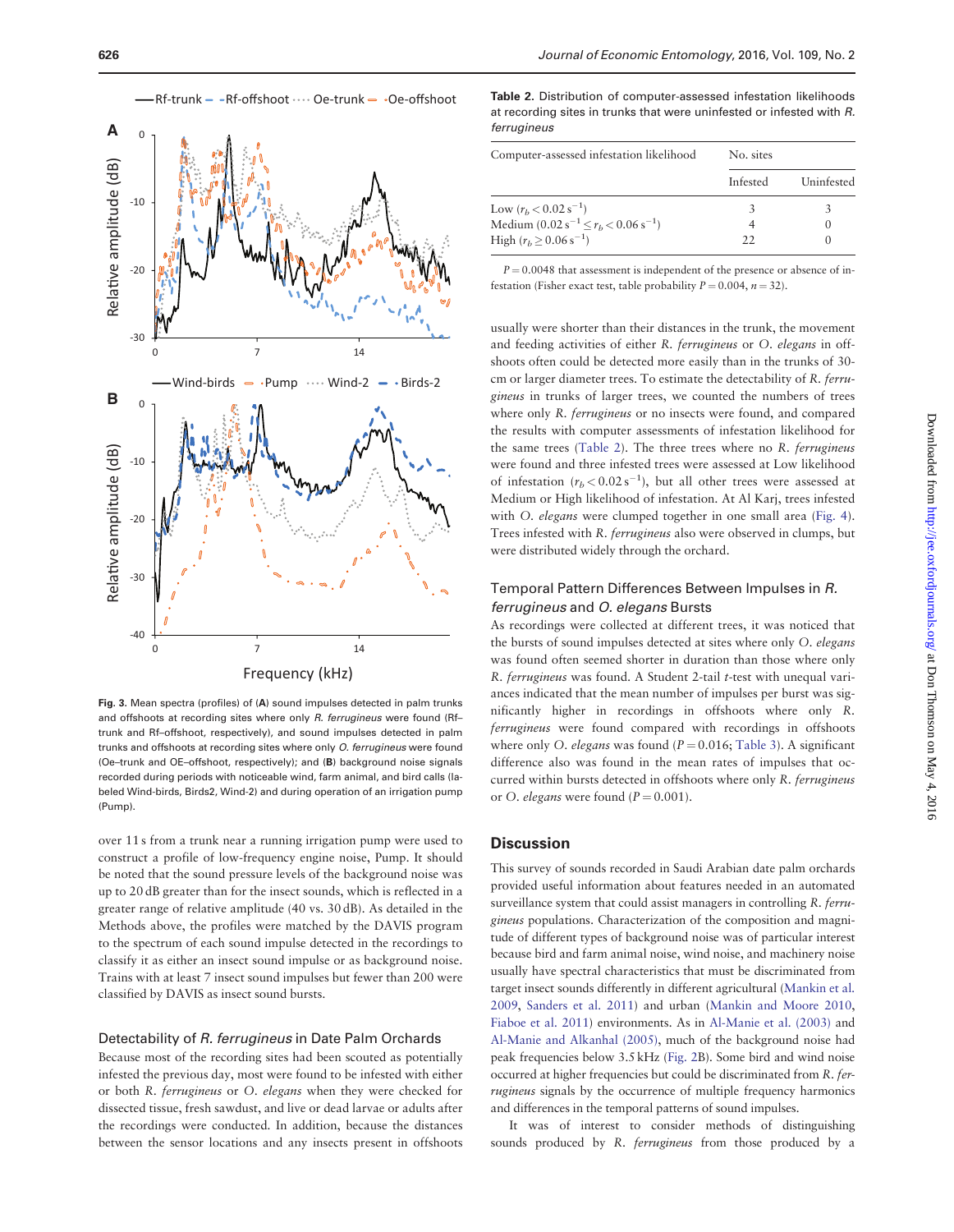<span id="page-5-0"></span>

Fig. 4. Distribution of R. ferrugineus and O. elegans infestations acoustically detected and visually confirmed at Al Karj farm: Large dots—acoustic classification of high infestation likelihood with visual confirmation of R. ferrugineus: small dots—acoustic classification of medium infestation likelihood with visual confirmation of R. ferrugineus; triangles—acoustic classification of high infestation likelihood with visual confirmation of O. elegans. Distance is relative to position of tree near entrance at southwest corner of property.

Table 3. Measurements of R. ferrugineus ( $n = 21$ ) and O. elegans  $(n = 7)$  sound impulse temporal patterns (mean  $\pm$  SE) in palm offshoots

| Measurement                                               | R. ferrugineus O. elegans        |                                                        | $\tau$ |  |
|-----------------------------------------------------------|----------------------------------|--------------------------------------------------------|--------|--|
| No. impulses / burst<br>Total no. burst impulses $s^{-1}$ | $44.4 \pm 9.6$<br>$11.5 \pm 3.0$ | $18.3 \pm 2.9$ 2.60 0.016<br>$2.51 \pm 1.0$ 2.85 0.001 |        |  |

Values of  $t$  and  $P$  were calculated from Student 2-tail  $t$ -test with unequal variances,  $df = 23$ .

frequently co-occurring nontarget insect, O. elegans. The signals are similar enough in spectral characteristics that they cannot be distinguished easily by spectra alone ([Fig. 1](#page-2-0)), but the sound impulses produced by these two species differed in temporal pattern (Table 3). As in measurements obtained from healthy (control) R. ferrugineus larvae in [Jalinas et al. \(2015\)](#page-6-0), the mean number of impulses per burst for R. ferrugineus was observed to be >30, but was only 18 for O. elegans. The mean total rate of impulses occurring within bursts was greater than  $10 s^{-1}$  for R. *ferrugineus* compared with the mean of  $2.51\,\mathrm{s}^{-1}$  for O. elegans. Both R. ferrugineus and O. elegans are significant pests in this case, but in general, there is potential value in developing further the capability to distinguish acoustically between target and nontarget insects. Because temperature and instar can affect the level of insect activity ([Mankin et al. 2011](#page-6-0)), further studies are needed to determine whether such factors strongly affect the rates of impulses within sound bursts produced by the two species.

For practical reasons, it was of interest to consider whether there were differences in sounds produced by R. ferrugineus in trunks and offshoots. It was determined that the same spectral patterns can be used to identify larvae in both environments, but larvae are easier to detect in offshoots due the shorter distances and lower signal distortion between the larvae and the sensors.

The distribution patterns of both R. ferrugineus and O. elegans in the Al Karj orchard ([Fig. 3\)](#page-4-0) appeared to have strong spatial dependence, as has been frequently observed for other pest insects ([Liebhold et al. 1993,](#page-6-0) [Mankin et al. 2007\)](#page-6-0). Consequently, there is potential to reduce the costs of chemical and biological control by use of monitoring tools that enable targeting of infestations.

Experience with the currently available insect acoustic detection technology suggests it is robust enough for short-term use to assist

visual surveys in the orchards, but that better-sealed instruments would be preferable for long-term monitoring. In addition, greater automation and more simplified operating procedures would enable more persons to use the technology in their research and surveillance programs. Microcontroller systems already under development for use in R. ferrugineus detection, e.g., [Rach et al. \(2013\),](#page-6-0) and those already in use for real-time processing of insect communication signals ([Mankin et al. 2013](#page-6-0)) show considerable promise as platforms for development of simpler, more automated detection systems. Such systems can operate under harsh conditions that are uncomfortable for scouts, and scouts with expertise to recognize R. ferrugineus infestations may not be readily available.

## Acknowledgments

We appreciate the scouting and technical assistance of Mousa Alolaywi, Dahi Abdulkader, Adam Hamed, Saad AlQahtani, Abdulrman Alsherhri, and Ahmad Almutairi. This research was supported by the King Abdulaziz City for Science and Technology, Saudi Arabia, Project number 597-32, and National Science Foundation Graduate Research Fellowship DGE-1315138.

## References Cited

- Al-Ayedh, H. Y., and H. M. Al Dhafer. 2015. Does Oryctes elegans (Coleoptera: Scarabaeidae) abundance determine future abundance of Rhynchophorus ferrugineus (Coleoptera: Rhynchophoridae) in the date palms of Saudi Arabia? Afr. Entomol. 23: 43–47.
- Al-Manie, M. A., and M. I. Alkanhal. 2005. Acoustic detection of the red date palm weevil. World Acad. Sci. Eng. Tech. 2: 160–163.
- Al-Manie, M. A., M. I. Alkanhal, H. Y. Al-Ayedh, and H. M. Al-Zaid. 2003. Signal processing detection of acoustic emissions produced by the red date palm weevil, pp. 269–274. In Proc. 2003 Asian Conference on Sensors (AsiaSENSE 2003), July 14–18, 2003, Kuala Lumpur, Malaysia, IEEE, Piscataway, NJ.
- Al-Shawaf, A. M., A. Al-Shagag, M. Al-Bagshi, S. Al-Saroj, S. Al-Bather, A. M. Al Dandan, A. B. Abdallah, and J. R. Faleiro. 2013. A quarantine protocol against red palm weevil Rhynchophorus ferrugineus (Olivier) (Coleoptera: Curculionidae) in date palm J. Plant. Prot. Res. 53: 409–415.
- Bedford, G. O. 1980. Biology, ecology, and control of palm rhinoceros beetles. Annu. Rev. Entomol. 25: 309–339.
- Charif, R. A., A. M. Waack, and L. M. Strickman. 2008. Raven Pro 1.3 user's manual. Cornell Laboratory of Ornithology, Ithaca, NY.
- El-Sabea, A. M. R., J. R. Faleiro, and M. M. Abo-El-Saad. 2009. The threat of red palm weevil Rhynchophorus ferrugineus to date plantations in the Gulf region of the Middle East: An economic perspective. Outlooks Pest Manag. 20: 131–134.
- Faleiro, J. R. 2006. A review of the issues and management of the red palm weevil Rhynchophorus ferrugineus (Coleoptera: Rhynchophoridae) in coconut and date palm during the last one hundred years. Int. J. Trop. Insect Sci. 26: 135–154.
- Fiaboe, K. K. M., R. W. Mankin, A. L. Roda, M. T. K. Kairo, and C. Johanns. 2011. Pheromone-food-bait trap and acoustic surveys of Rhynchophorus ferrugineus (Coleoptera: Curculionidae) in Curacao. Fla. Entomol. 94: 766–773.
- Hajjar, M. J., A. M. Ajlan, and M. H. Al-Ahmad. 2015. New approach of Beauveria bassiana to control the red palm weevil (Coleoptera: Curculionidae) by trapping technique. J. Econ. Entomol. 108: 425–432.
- Herrick, N. J., and R. W. Mankin. 2012. Acoustical detection of early instar Rhynchophorus ferrugineus (Coleoptera: Curculionidae) in Canary Island date palm, Phoenix canariensis (Arecales: Arecaceae). Fla. Entomol. 95: 983–990.
- Hoddle, M. S., A. H. Al Abbad, H. A. F. El-Shafie, J. R. Faleiro, A. A. Sallam, and C. D. Hoddle. 2013. Assessing the impact of areawide pheromone trapping, pesticide applications, and eradication of infested date palms for Rhynchophorus ferrugineus (Coleoptera: Curculionidae) management in Al Ghowaybah, Saudi Arabia. Crop Prot. 53: 152–160.
- Hussain, A., M. Rizwan-ul-Haq, A. M. Al-Jabr, and H. Y. Al-Ayied. 2013. Managing invasive populations of red palm weevil: A worldwide perspective. J. Food Agric. Environ. 11: 456–463.